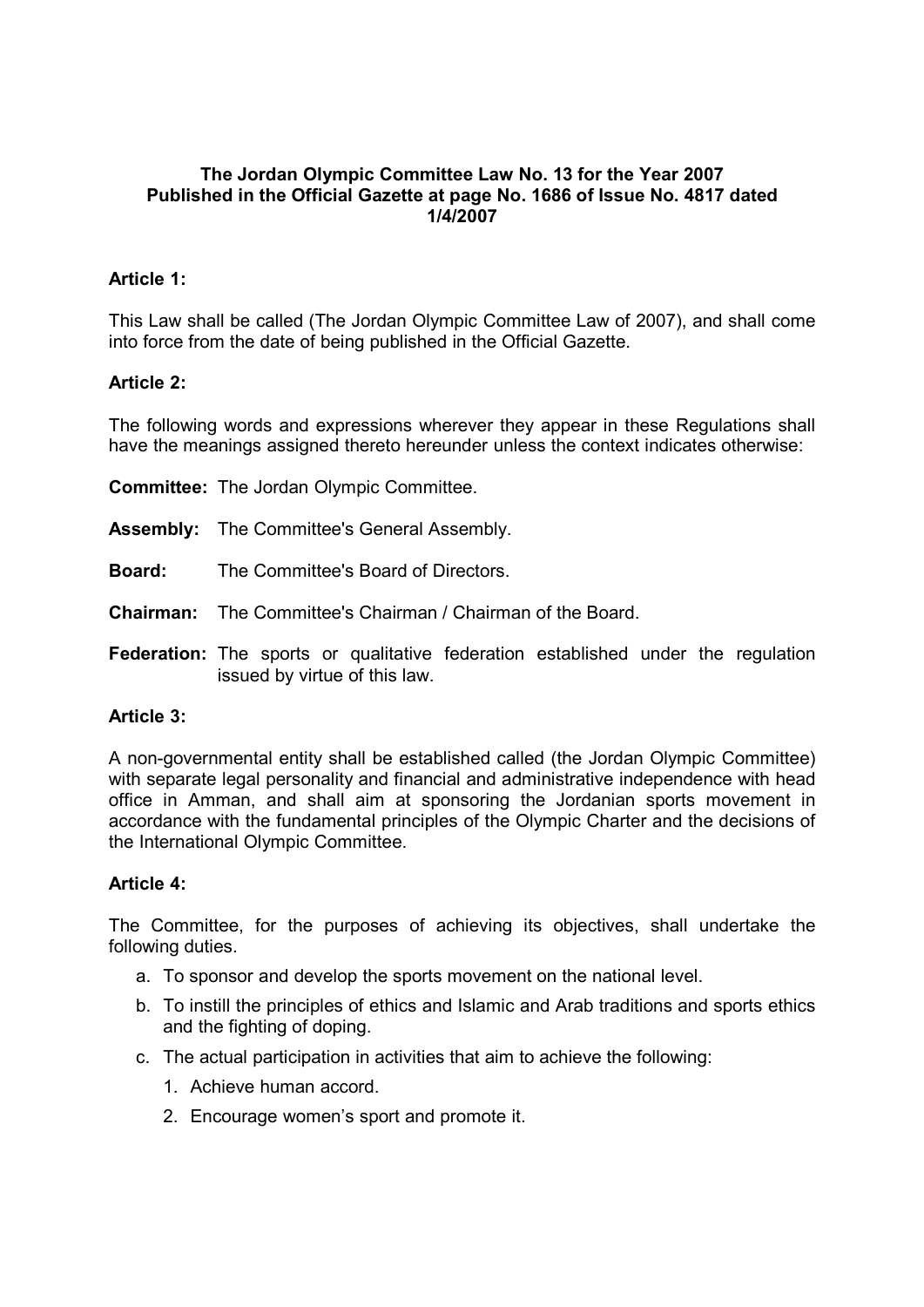3. Promote environmental issues.

# **Article 5:**

The rules and procedures relating to the composition of the Committee, its membership conditions, its Board formation, the convening of its meetings and all other administrative, financial and technical matters, including the Charges the Committee levies for its services shall all be regulated in a regulation issued for this purpose.

# **Article 6:**

The Committee's financial resources shall comprise of the following:

- a. The financial support provided by any governmental entity or the allocation provided for the Committee in the general budget.
- b. The amounts allocated for the Committee from the National Fund for Sports and Youth.
- c. Grants and donations provided by any entity provided the council of ministers' approval is obtained if the source was non-Jordanian.
- d. The support and allocations provided by the International Olympic Committee and the National Olympic Committees' Council, other entities subordinate to the International Olympic Committee, the Asian Olympic Council, the Olympic Solidarity Committee and any sports entity recognized internationally.
- e. The returns on the Committee's investment of its moveable and immoveable properties.

# **Article 7:**

The General Assemble shall have the following authorities:

- a. To draw the general policy for the Committee and to put forward plans and programs necessary for its implementation including the sponsoring of recreational sports and regulating professionalism.
- b. To elect the Board members.
- c. To Approve of the Committee's budget and the closing balance.

# **Article 8:**

The Board shall have the following authorities:

- a. To implement the decisions of the General Assembly.
- b. To establish institutes, academies or Olympic museums.
- c. To hold conferences, workshops and workshops necessary for the training and preparation of sports' leadership.